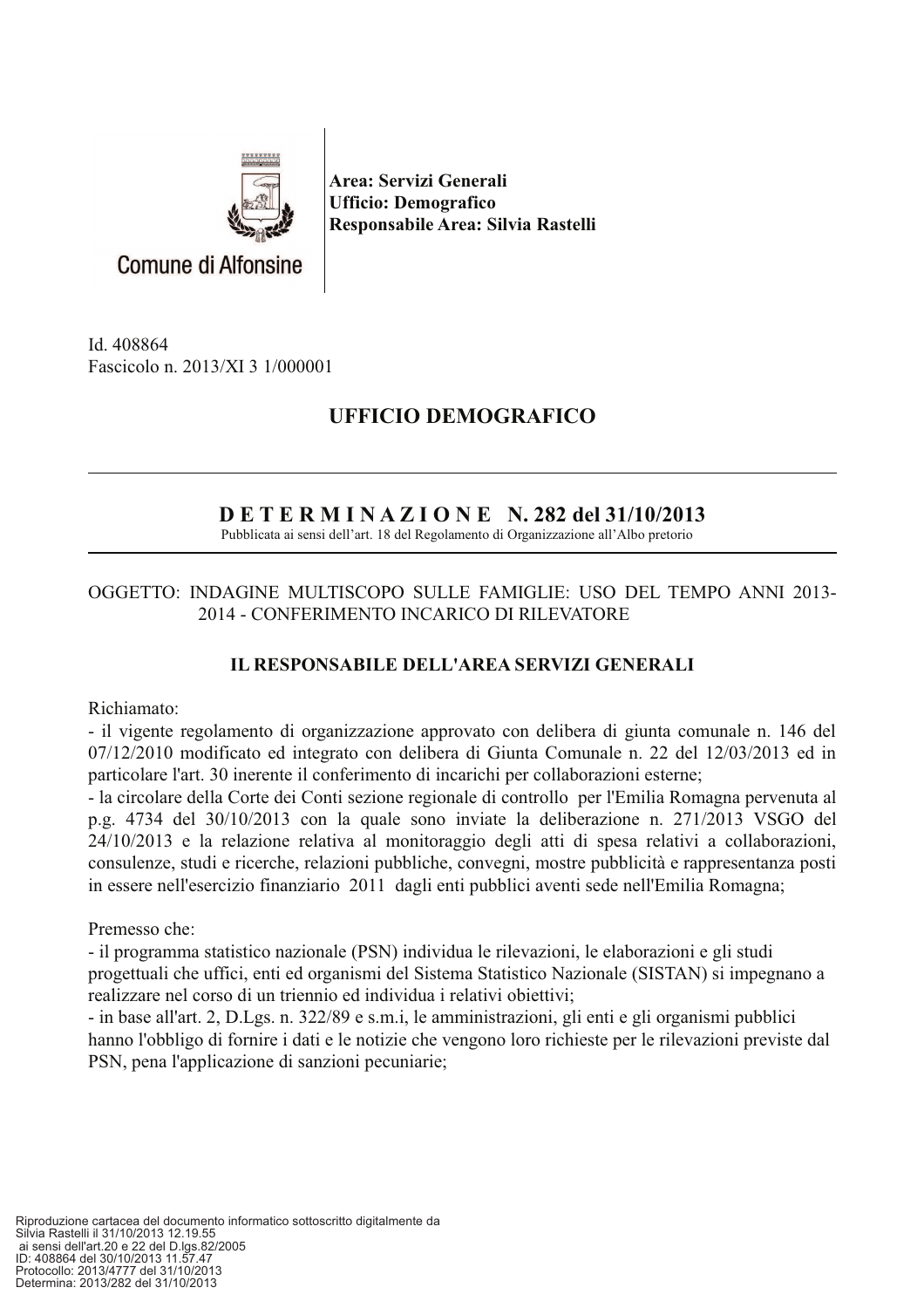- il D.P.C.M. del 31/03/2011 ha approvato il PSN per il triennio 2011-2013 il cui aggiornamento per l'anno 2013 è entrato in vigore con la pubblicazione del D.P.C.M. 21 marzo 2013 sulla Gazzetta Ufficiale - serie gen. n. 138 - del 14 giugno 2013, Supplemento ordinario n. 47; - tra le principali attività del PSN sono comprese le statistiche campionarie come l'indagine multiscopo sulle famiglie: Uso del tempo anni 2013-2014;

- per lo svolgimento delle attività di rilevazione l'ISTAT si avvale della collaborazione degli uffici comunali addetti alla statistica corrispondendo ai comuni un compenso da destinare ai rilevatori incaricati alla raccolta dati ed al comune per le attività di coordinamento ed organizzazione; - nei compiti dell'Ufficio Demografico rientra anche la collaborazione con l'ISTAT ogni qualvolta il Comune di Alfonsine rientra a far parte del programma annuale statistico nazionale;

Premesso inoltre che:

- l'Istituto Nazionale di Statistica con lettera del 05/07/2013 n. 46036, acclarata al p.g. n. 4627  $\equiv$ del 22/10/2013 ha comunicato che il Comune di Alfonsine è stato selezionato quale comune campione per l'effettuazione dell'indagine "multiscopo sulle famiglie: Uso del tempo anni 2013-2014":
- il Comune di Alfonsine, venuto a conoscenza dell'estrazione quale Comune campione nel corso della riunione del coordinamento demografico tenutasi in data 24/09/2013, ha sollecitato la sede ISTAT di Bologna per la messa a disposizione della citata lettera in quanto mai pervenuta al Comune di Alfonsine:
- la sede ISTAT di Bologna ha reso disponibili, in formato digitale, le circolari contenenti le istruzioni per lo svolgimento di detta indagine e l'aggiornamento del sistema informativo della rete di rilevazione comunale (SIRC) oltre ad aver comunicato la data del 31/10/2013 della riunione di istruzione per lo svolgimento dell'indagine "Multiscopo sulle famiglie: Uso del tempo anni 2013-2014" periodo 1 novembre  $2013 - 31$  ottobre 2014, per il cui adempimento si rende necessario conferire un incarico di lavoro autonomo occasionale;

Preso atto che:

- gli ultimi decenni sono stati caratterizzati da grandi trasformazioni sociali che hanno coinvolto strati importanti della popolazione ed hanno modificato i comportamenti individuali e familiari;

- in risposta ai nuovi bisogni informativi emersi in questo contesto l'ISTAT ha dato avvio, già dal 1987, ad un sistema di indagini multiscopo sulle famiglie teso a produrre informazioni sulle traformazioni in atto;

- in particolare con l'indagine "multiscopo sulle famiglie: Uso del tempo", si consentirà di descrivere e capire come gli italiani organizzano la loro attività quotidiana e come conciliano orari ed impegni di varia natura (lavoro, scuola, famiglia, ecc.);

- l'indagine in oggetto raccoglierà, tramite questionari e diari, notizie sulla condizione lavorativa degli intervistati e notizie sulla conciliazione tra tempi di lavoro, tempi familiari e tempi di svago; essa è un importante strumento di osservazione della vita quotidiana dei cittadini e del mondo in cui vari componenti della famiglia organizzano i loro propri impegni nel corso della giornata;

Richiamati i punti 3.1, 7 ed 8 della circolare ISTAT N. 29/2013, pervenuta al p.g. 4627/2013, che trattano dell'individuazione dei rilevatori e dell'assegnazione dei carichi di lavoro e consegna dei materiali di rilevazione, dando atto che l'indagine prevede un numero di famiglie da intervistare pari a 9 nel trimestre e quindi rientrante nella previsione che varia da un minimo di 6 famiglie ad un massimo di 12 famiglie nel trimestre di rilevazione;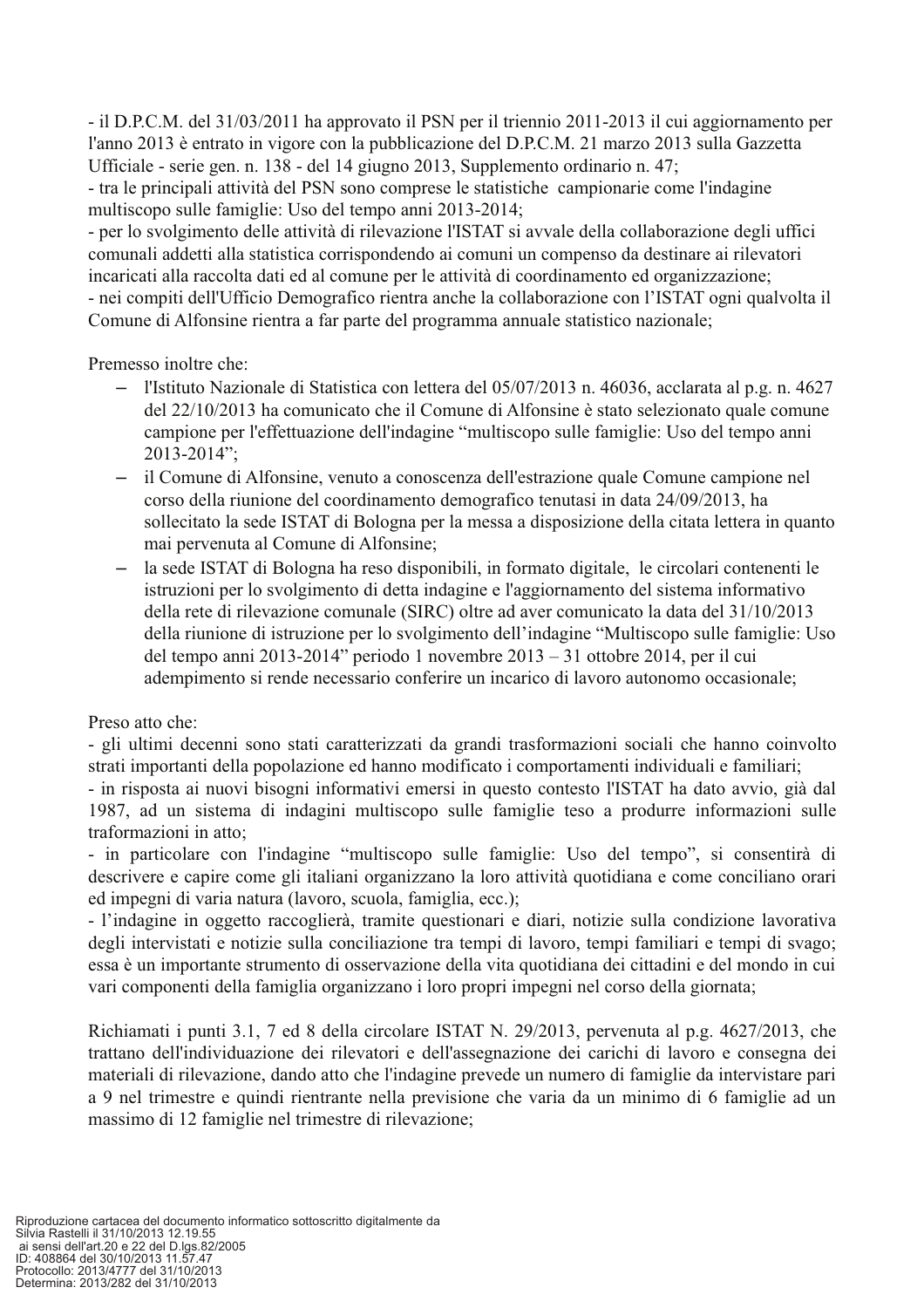Visto il calendario degli adempimenti come riportato al punto 16 della circolare ISTAT n. 29/2013, che tra l'altro prevedeva la comunicazione entro il 30/09/2013 del nominativo del rilevatore;

Dato atto che:

- l'ISTAT stesso provvederà a corrispondere al rilevatore, tramite il Comune, quanto stabilito nella citata Circ. n. 29/2013;
- $\,$ sulla base dei compensi unitari definiti al punto 13 (contributo spese) della circolare medesima è stabilito che al Comune di Alfonsine spetta un contributo massimo pari ad  $\epsilon$ 2.160,00, corrispondente alla piena e completa effettuazione di tutte le attività previste;
- tale contributo non è comprensivo del rimborso spese forfetario di  $\epsilon$  18,08 da corrispondere  $\equiv$ a ciascun partecipante alle riunioni di istruzione che non opera nella sede dove le riunioni stesse verranno svolte ed in ogni caso il Comune riceverà il contributo corrispondente all'effettivo lavoro svolto;

#### Verificato che:

ai rilevatori viene corrisposto un compenso lordo commisurato al numero ed al tipo dei questionari di rilevazione riconosciuti regolari, secondo quanto stabilito nel punto 13. Contributo spese della circolare n.  $29/2013$ :

gli importi sono da intendersi al lordo delle trattenute di legge e devono essere decurtati – quando previsti – della quota relativa agli oneri fiscali e contributivi a carico dell'Ente;

Accertata l'impossibilità oggettiva di utilizzare le risorse umane disponibili nel Comune di Alfonsine in quanto la rilevazione richiede che il personale addetto si rechi presso la residenza delle famiglie estratte per svolgere l'intervista e ciò comporterebbe, durante la giornata lavorativa, l'assenza del personale dal luogo di lavoro;

Preso atto che:

- in data 04/10/2013 è stato pubblicato nella Intranet dei Comuni della Bassa Romagna l'avviso di selezione, per soli titoli, per la formazione di una graduatoria per il conferimento di incarichi di rilevatore riservata ai dipendenti dell'Unione e dei Comuni associati della Bassa Romagna con scadenza di presentazione delle domande alla data del 21/10/2013;

- in data 29/10/2013 è stata resa nota, mrdiante pubblicazione nella Intranet, la graduatoria dei dipendenti per il conferimento di incarichi di rilevatore riservata ai dipendenti dell'Unione e dei Comuni associati:

- il bando disponeva, tra l'altro, la pubblicazione nella Intranet del calendario e del luogo dello svolgimento del corso di istruzione;

Dato atto che:

- si tratta di prestazione temporanea che si svolge in un arco temporale dal 31/10/2013 (considerando la data della riunione), che dovrà essere svolta secondo il dettato della circolare ISTAT 29/2013:

- l'Istat provvederà a rimborsare interamente gli oneri di cui al presente provvedimento, mentre per le eventuali altre spese non rimborsabili, si provvederà mediante l'adozione di appositi atti di spesa che trovano copertura nel bilancio del Comune di Alfonsine;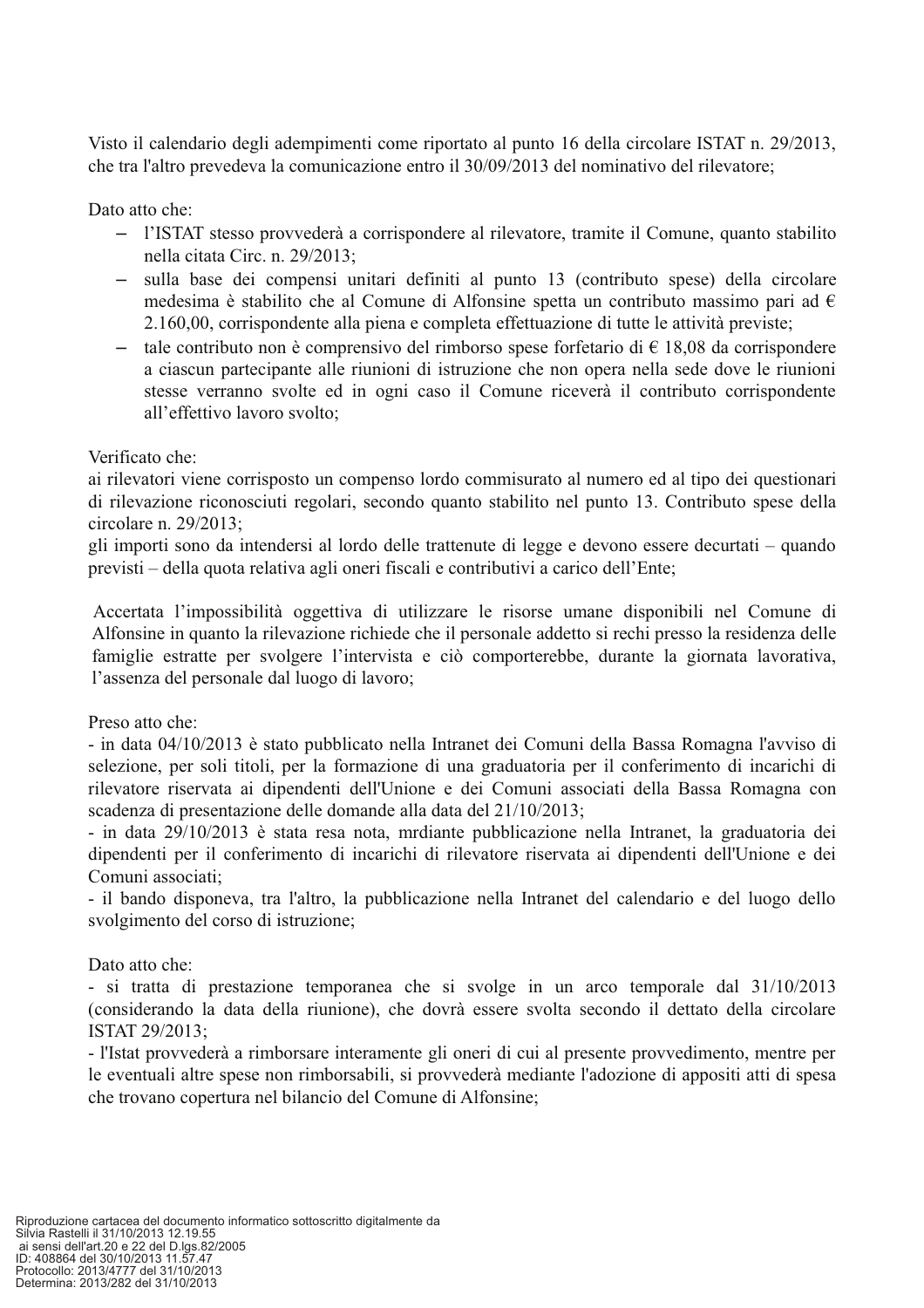Considerato che:

- la circolare prevedeva la comunicazione del nominativo del rilevatore per attivare la procedura telematica entro il 30/09/2013:

- non è stato possibile comunicare il nominativo nel termine a causa della mancata ricezione della circolare 29/2013 pervenuta, previo sollecito alla sede Istat di Bologna, in data 22/10/2013 p.g.  $4627:$ 

- la disposizione del coordinatore servizi demografici nel corso della riunione del 24/09/2013, che era a conoscenza, sia dei tempi dell'indagine, sia della data della riunione Istat preventivamente stabilita al 31/10/2013 per i Comuni di Ravenna ed Alfonsine, è stata di procedere come per la precedente indagine, in accordo con l'Istat;

- in accordo con l'Istat sede di Bologna in data 28/10/2013 è stato trasmesso il Mod. ISTAT/SIRC/B contenente sia il nominativo del rilevatore che il relativo codice;

Ritenuto opportuno affidare l'incarico mediante contratto di lavoro autonomo di natura occasionale il cui compenso, erogato dal Comune previa riscossione del contributo ISTAT, è, onnicomprensivo di qualsiasi onere a carico del datore di lavoro e del soggetto incaricato (IRAP, ritenuta d'acconto I.R.PE.F. ed eventuale contributo INPS);

Vista la normativa in materia di affidamento di incarichi di collaborazione autonoma ed in particolare l'art. 7, commi 6, 6-bis, 6 ter e 6 quater del D.Lgs. n. 165/2001 e s.m.i;

Vista la legge n. 244/2007, legge finanziaria 2008 ed in particolare l'art. 3, commi 18, da 54 a 57 e da 76 a 77:

Dato atto che:

- l'incarico di cui al presente provvedimento non rientra nel programma degli incarichi di collaborazione in quanto trattasi di attività istituzionale stabilita dal D.L. 78/2010 convertito in Legge n. 122 del 30/07/2010, art. 50;

- la spesa relativa agli incarichi esterni non soggiace al limite imposto dall'art. 6, comma 7, del D.L. 78/2010 convertito con modifiche in Legge n. 122/2010 in quanto trattasi di attività istituzionale;

Preso atto che:

- si prescinde dal requisito della comprovata specializzazione universitaria trattandosi di  $\equiv$ stipula di contratto di prestazione di lavoro autonomo occasionale per l'attività di rilevatore ISTAT per la quale l'ISTAT ha dettato con circolare n. 40/2012 tra i requisiti minimi il diploma di scuola media superiore o titolo di studio equiparato;
- $-$  il punto 7 della citata circolare 29/2013 dispone che l'individuazione dei rilevatori dovrà essere effettuata, nel rispetto della normativa vigente, tra persone che offrano il massimo affidamento sia in ordine alla loro preparazione professionale, sia alla loro capacità di instaurare con le famiglie campione rapporti di fiducia che garantiscano la collaborazione degli intervistati tenendo conto anche della disponibilità a collaborare e della serietà dimostrata nelle precedenti occasioni di lavoro di svolgimento indagini per conto dell'ISTAT;

Accertata la maturata esperienza, della Sig.ra Rossi Antonella, comprovata dal curriculum presentato in occasione della partecipazione alla selezione per l'attribuzione dell'incarico di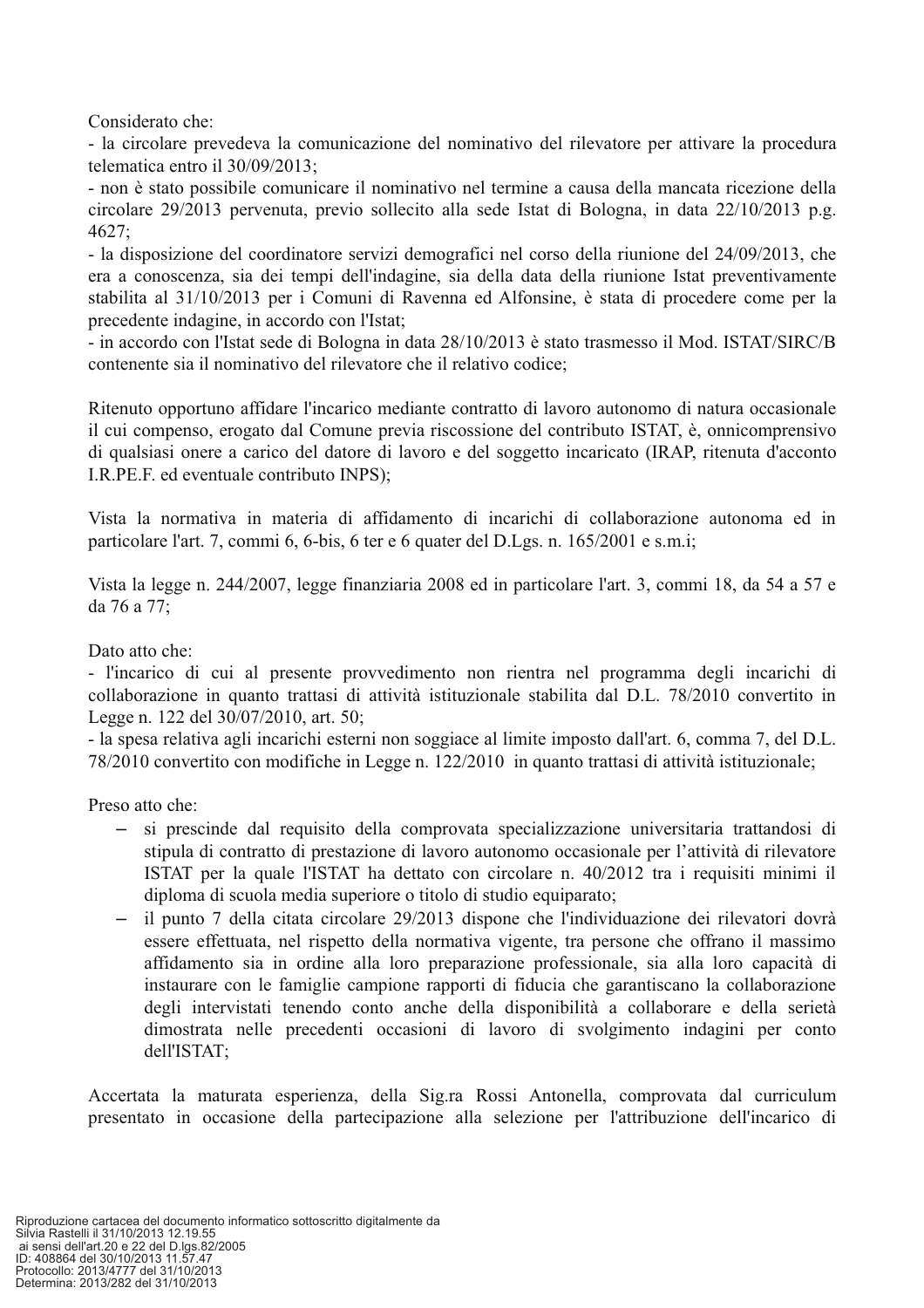rilevatore censuario per conto dell'ISTAT e dai diversi incarichi di rilevatore per indagini statistiche affidati dal Comune di Alfonsine nel corso dei quali ha dimostrato il massimo affidamento sia in ordine alla preparazione professionale, sia alla capacità di instaurare con le famiglie campione rapporti di fiducia, sia alla disponibilità a collaborare oltre che serietà professionale;

Dato atto che:

- la sig.ra Rossi Antonella ha dichiarato di essere disponibile ad ulteriori incarichi collaborativi per attività statistiche;

- la sig.ra Rossi Antonella è iscritta al Sistema informativo della rete di rilevazione comunale (SIRC) dall'anno 2000;

Ritenuto, per le motivazioni che precedono, per lo svolgimento dell'indagine statistica "Multiscopo" sulle famiglie: Uso del tempo anni 2013-2014", di affidare l'incarico operativo alla Sig.ra Antonella Rossi, dando atto che per quanto riguarda il Comune le funzioni inerenti all'indagine in oggetto saranno organizzate e coordinate dal Responsabile dell'Ufficio Demografico Lia Rossi, Istruttore Direttivo Amministrativo, dando atto che la sottoscrizione della determina assorbe il parere di regolarità tecnica attestante la regolarità e la correttezza dell'azione amministrativa, richiesto dall'art. 147-bis D.Lgs. 267/2000 e s.m.i;

Visto lo Statuto del Comune di Alfonsine:

Visto il Regolamento di organizzazione del Comune di Alfonsine, approvato con delibera di G.C. n. 146 del 07/12/2010, modificato ed integrato con delibera di giunta Comunale n. 22/2013, in particolare l'art. 30:

Visto il Regolamento comunale per la disciplina dei contratti approvato con delibera C.C. 79 del 29/11/2010, modificato con delibera C.C. 63 del 18/12/2012;

Visti gli artt. 7 e 53, D.Lgs. n. 165/2001 e successive modifiche ed integrazioni;

Visti gli artt. 107, 147-bis, 164, 168, 183 e 191 D.Lgs. n. 267/00 e successive modifiche e integrazioni;

Visto il D.P.R. 633/72 e successive modifiche ed integrazioni;

Visto il D.P.R (T.U.I.R.) 917/1986, ed in particolare l'art. 67 lett. l), modificato dal D.Lgs. n. 344/2003, in vigore dall'1.1.2004;

Visto l'art. 2, comma 26, Legge 335/1995 e successive modifiche ed integrazioni;

Visto il D.Lgs. n. 276/2003:

Visti gli artt. da 2222 a 2228 e seguenti del codice civile;

Vista la circolare Ministero del Lavoro n. 1 dell'8.1.2004;

Vista la circolare I.N.P.S. 22 gennaio 2004 n. 9;

Vista la circolare I.N.P.S. 6 luglio 2004 n. 103;

Vista la Legge n. 311/2004;

Vista la legge 266/2005 – Finanziaria 2006, art. 1, comma 173;

Vista la lettera circolare Corte dei Conti del 15 marzo 2005;

Vista la direttiva Presidente del Consiglio dei Ministri 6 giugno 2006;

Visto il D.L. n. 223/2006 convertito con modifiche dalla L. n. 248/2006;

Vista la circolare Dipartimento della Funzione Pubblica n. 4 del 15.7.2004;

Vista la circolare Dipartimento della Funzione Pubblica n. 3 del 2.5.2006;

Vista la circolare n. 5 del 21.12.2006 del Dipartimento della Funzione Pubblica ufficio per il personale della pubbliche amministrazioni;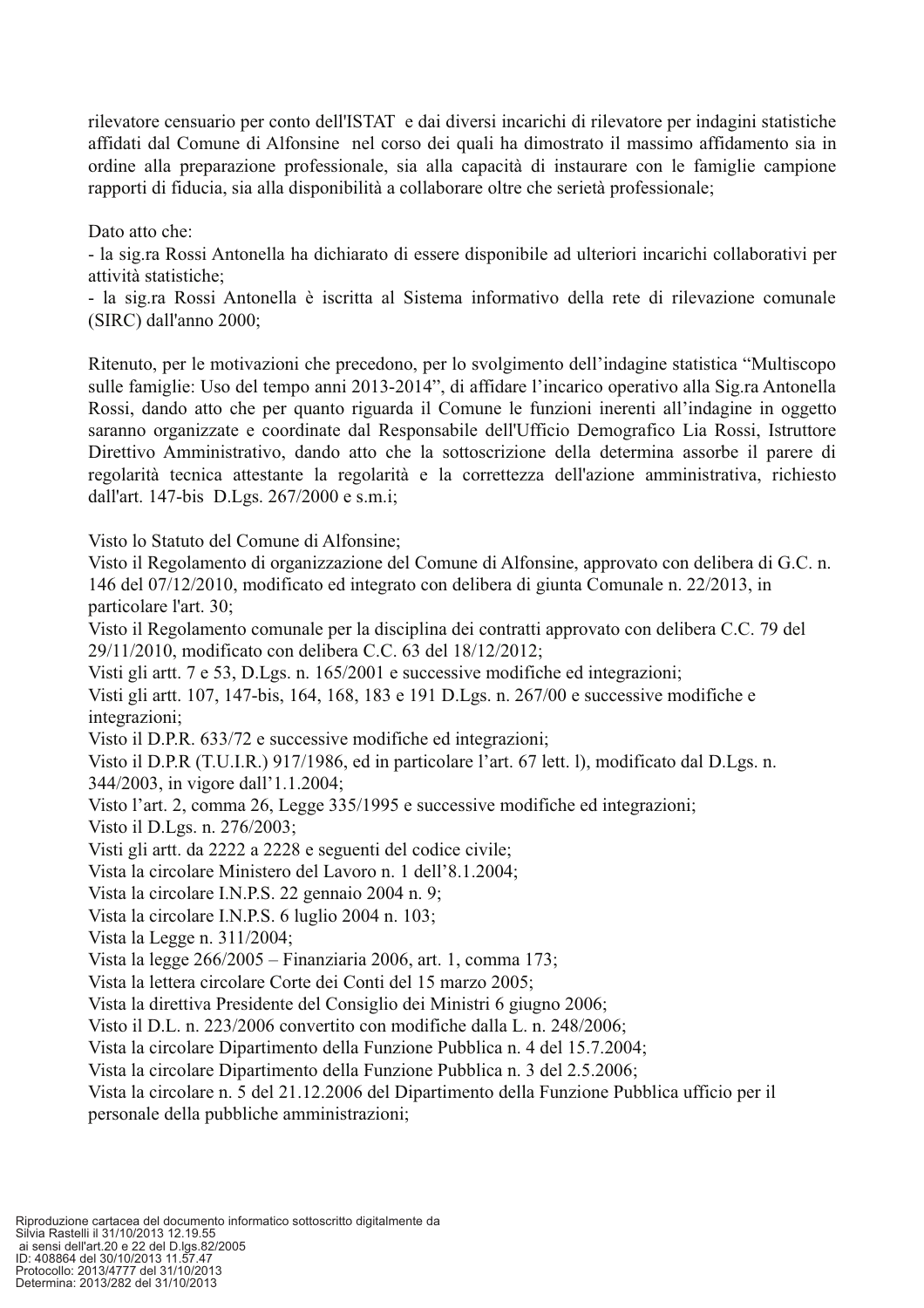Vista la direttiva del Consiglio dei Ministri Dipartimento della funzione pubblica n. 1 dell'1.2.2007; Vista la direttiva del Consiglio dei Ministri Dipartimento della funzione pubblica n. 3 del 22.2.2007 Vista la delibera n. 4/AUT/2006 della sezione delle autonomie della Corte dei Conti del 17.2.2006: Vista la delibera n. 6/CONTR/05 della Corte dei Conti adunanza a sezioni riunite del 15.2.2005; Vista la circolare Presidenza del Consiglio dei ministri n. 2 dell'11 marzo 2008;

Visto l'art. 3, commi 18, 54 e seguenti e 76 Legge 24.12.2007 n. 244 come modificati dagli artt. 46 e seguenti del D.L. 112/2008 convertito in L. 133/2008;

Vista la Nota Circolare Presidenza del Consiglio dei Ministri Dipartimento della Funzione Pubblica Ufficio Personale Pubbliche Amministrazioni UPPA n. 01/2008;

Vista la circolare 30 aprile 2008 n. 6/2008 della Presidenza del Consiglio dei ministri dipartimento della funzione pubblica;

Visto l'art. 9, comma 1, lett. a), punto 2, del D.L. n. 78/2009 convertito con modificazioni nella Legge n. 102 del 03/08/2009, che introduce l'obbligo, a carico dei funzionari che adottano provvedimenti che comportano impegni di spesa, di accertare preventivamente che il programma dei conseguenti pagamenti sia compatibile con i relativi stanziamenti di bilancio e con le regole di finanza pubblica;

Vista la delibera G.C. n. 122 dell'11/10/2011 ad oggetto: Art.9 del D.L. 78/2009 convertito in legge n.102/2009 (decreto anticrisi 2009). Rapporto sulle attivita' poste in essere e aggiornamento delle misure organizzative finalizzate al rispetto della tempestivita' di pagamento da parte dell'ente;

Attesa la necessità di acquisire il visto di regolarità contabile espresso dal Responsabile Unione dei comuni della Bassa Romagna, Area Servizi Finanziari, Settore Ragioneria, Servizio U.T Alfonsine, ai sensi e per gli effetti degli artt. 147-bis e 151, comma 4, del D.Lgs. n. 267/2000;

#### **DETERMINA**

- 1. di conferire l'incarico di rilevatore, per l'Indagine "Multiscopo sulle famiglie: Uso del tempo anni 2013-2014" alla Sig.ra Rossi Antonella nata ad Alfonsine (Ra) il 12.08.1959, residente in Alfonsine Via Reale Lavezzola n. 35 - CF. RSS NNL 59M52A191L;
- 2. di dare atto che per il Comune di Alfonsine le funzioni inerenti il coordinamento e l'organizzazione dell'indagine sono svolte dal Responsabile dell'Ufficio Demografico, Lia Rossi, Istruttore Direttivo Amministrativo;
- 3. di prendere atto che il contributo spese massimo che sarà erogato dall'Istat è pari ad  $\epsilon$ 2.160.00 corrispondente alla piena effettuazione di tutte le attività previste e non comprensivo del rimborso spese forfetario di  $\epsilon$  18,08 da corrispondere a ciascun partecipante alle riunioni di istruzione che non opera nella sede dove le riunioni stesse verranno svolte e sottoposto alla condizione che il Comune riceverà il contributo corrispondente all'effettivo lavoro svolto;
- 4. di dare atto che:

- il compenso, erogato dal Comune di Alfonsine previa riscossione del contributo ISTAT, è onnicomprensivo di qualsiasi onere a carico sia del datore di lavoro che del soggetto incaricato (quali I.R.A.P., ritenuta d'acconto I.R.PE.F. ed evenuale contributo I.N.P.S.);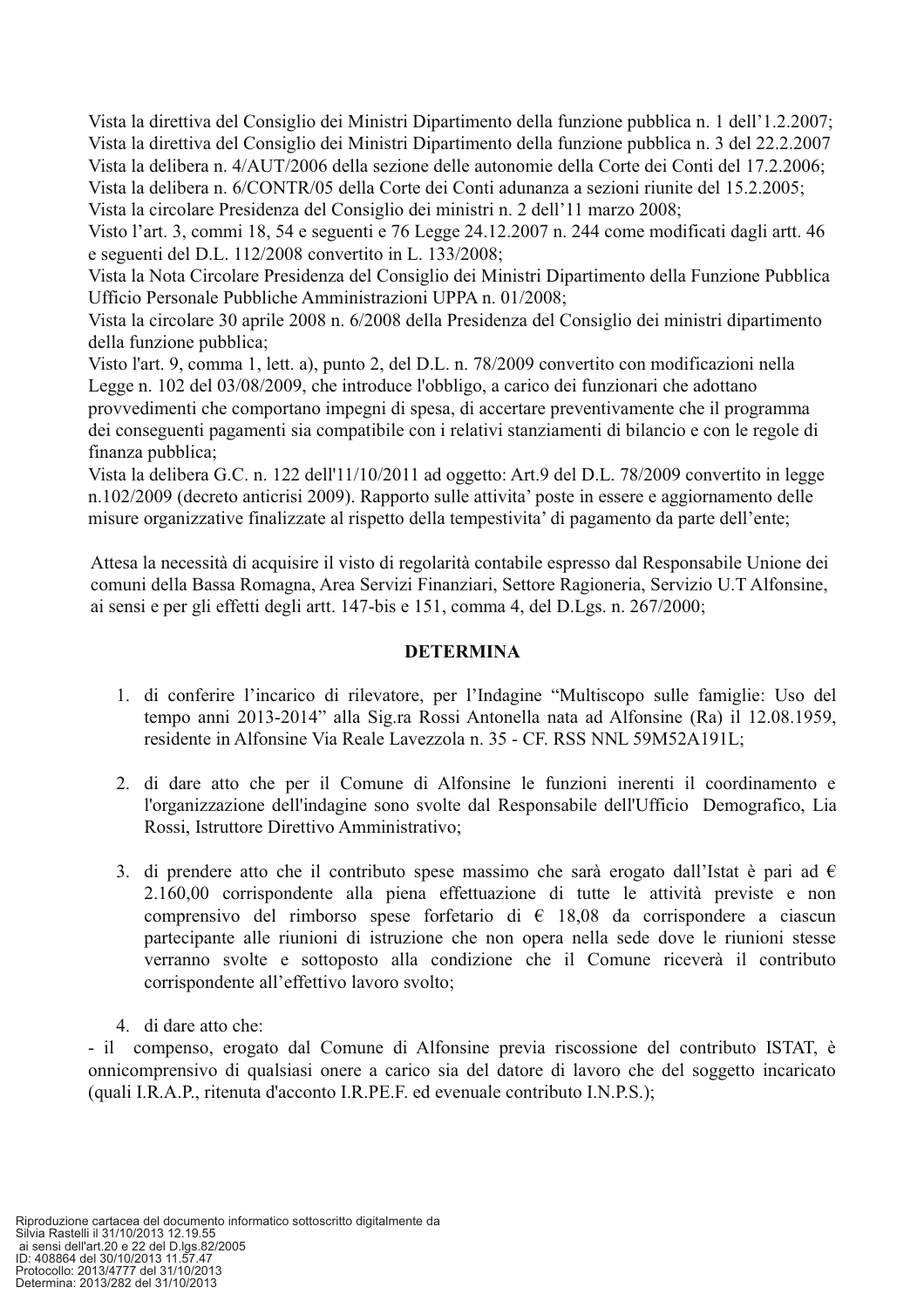- con delibera di Giunta Comunale n. 86/2013 il Comune di Alfonsine ha aderito alla sperimentazione della disciplina concernente i sistemi contabili e gli schemi di bilancio di cui all'art. 36 del D.Lgs. 23 giugno 2011, n. 118, come modificato dall'art. 9 del D.L. 31 agosto 2013, n. 102;

- 5. di impegnare la spesa di  $\epsilon$  2.196,16 al bilancio di previsione 2013, iscrivendo contemporaneamente accertamento di pari importo, in quanto la spesa è a carico dell'ISTAT. dando atto che la cifra massima spettante al rilevatore è pari ad  $\epsilon$  2.106,08, mentre la cifra massima spettante al coordinatore è pari ad  $\epsilon$  90,08, come risulta dalla tabella in calce alla presente determinazione;
- 6. di dare atto che:

- con successivo e separato atto sarà liquidato l'effettivo compenso spettante al rilevatore ed al dipendente del Comune svolgente funzioni di coordinatore responsabile delle operazioni;

- al rilevatore sarà corrisposto un compenso lordo commisurato al numero ed al tipo dei questionari di rilevazione riconosciuti regolari, secondo quanto stabilito nel punto 13. Contributo spese della circolare n. 29/2013;

- gli importi sono da intendersi al lordo delle trattenute di legge e devono essere decurtati – quando previsti – della quota relativa agli oneri fiscali e contributivi a carico dell'Ente;

7. di dare, inoltre, atto che:

- la spesa del personale impiegato da questo ente nelle operazioni di rilevazione non concorre ai fini del rispetto del vincolo di contenimento delle spese di personale;

- il presente provvedimento sarà pubblicato nel sito WEB del Comune di Alfonsine ai sensi dell'art. 3, comma 54 Legge n. 244/2007;

- il presente provvedimento sarà pubblicato all'Albo Pretorio on line per 15 giorni consecutivi e nel sito web del Comune di Alfonsine sezione Trasparenza, Valutazione e merito ai sensi dell'art. 18 D.L. 18/2012 convertito in Legge n. 134/2012;

- non ricorrendone i presupposti, il presente provvedimento non sarà inviato alla sezione regionale della Corte dei Conti in base a quanto disposto dall'art. 1, comma 173, legge n. 266/2005 e dalla delibera della Corte dei Conti n. 4/AUT/2006;

- il presente incarico sarà trasmesso al Dipartimento Funzione Pubblica ai sensi dell'art. 53, comma 14, D.Lgs. n. 165/2001, al fine della verifica dell'applicazione delle norme di cui all'art. 1, commi 123 e 127, della legge n. 662/1996, come modificato dall'art. 3, comma 54 della legge n. 244/2007 e circolare Dipartimento Funzione Pubblica del 28/12/2006 Circolare sui CO.CO.CO e gli incarichi esterni in merito agli adempimenti in essa previsti compresi gli obblighi di pubblicità, le amministrazioni pubbliche sono tenute a comunicare al Dipartimento della funzione pubblica;

- si procede alla stipula, nella forma di scrittura privata, ai sensi dell'art. 73, comma 5, del vigente regolamento comunale dei contratti, del contratto per prestazione di lavoro autonomo occasionale il cui schema si allega al presente atto quale parte integrante e sostanziale ad ogni effetto di legge;

8. di nominare, ai sensi dell'art. 30, D.Lgs. n. 196/2003, il rilevatore di cui sopra "incaricato" del trattamento dei dati personali contenuti nel materiale assegnato per l'indagine in oggetto e delle informazioni raccolte nella fase di rilevazione.

| $\mathbf{m}$ | CODICE DI | <b>DESCRIZIONE</b> | <b>DESCRIZIONE</b> | <b>NUMERO</b> | <b>IMPORTO</b> |
|--------------|-----------|--------------------|--------------------|---------------|----------------|
|--------------|-----------|--------------------|--------------------|---------------|----------------|